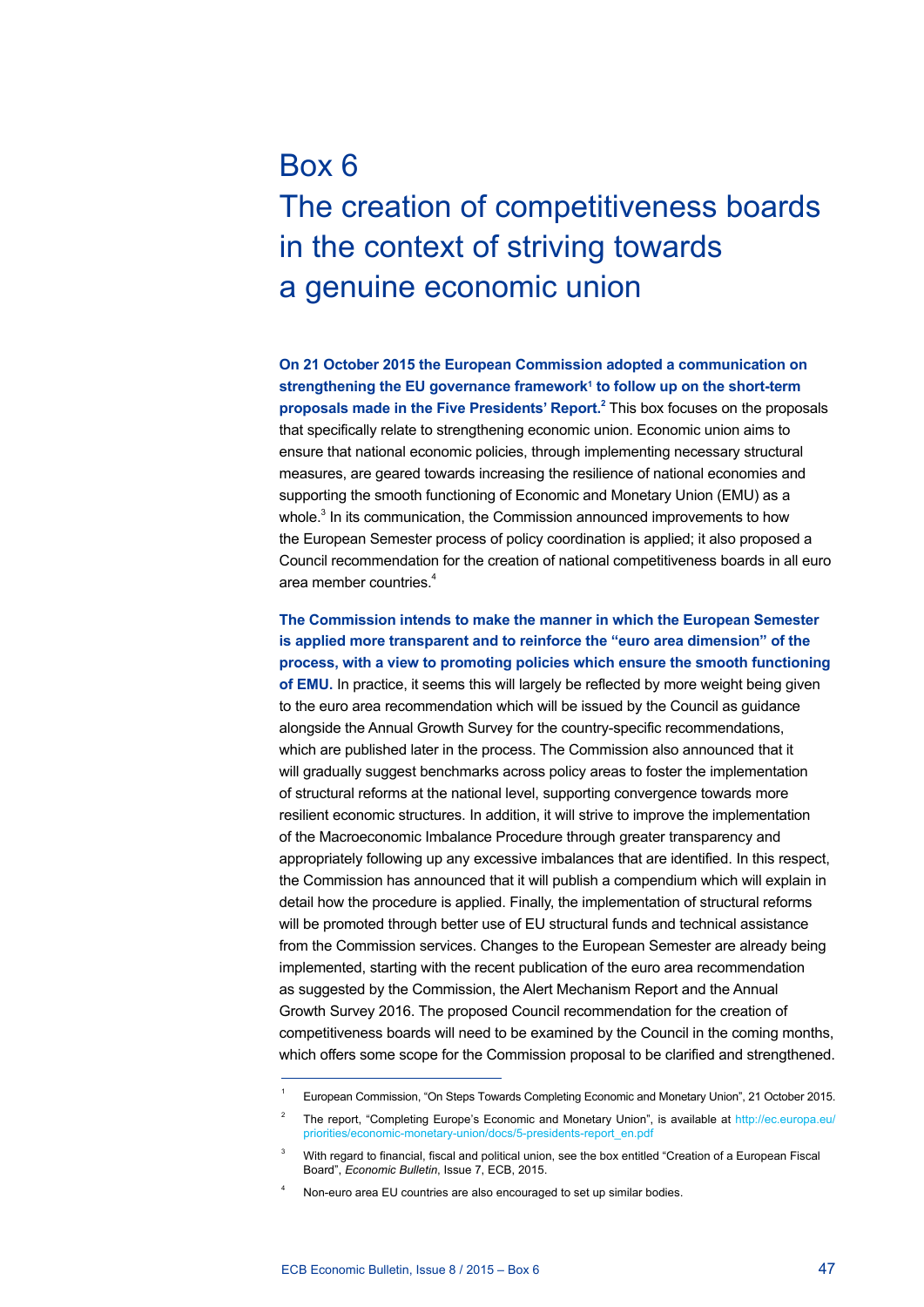**The proposed Council recommendation reflects the need for a renewed impetus for reforms, which are vital in a monetary union to strengthen economic resilience and ensure adequate capacity for economic adjustment.** The recent crisis has demonstrated that adverse competitiveness developments and structural rigidities increase countries' vulnerability and limit their ability to adapt to shocks. The EU's economic governance framework, however, has so far not induced sufficient implementation of national structural reforms. It was in this spirit that the Five Presidents' Report called for the establishment of competitiveness boards in all euro area countries, as the Commission is now proposing.

**National competitiveness boards can help improve the national ownership of structural reforms in the area of competitiveness.** To this end, the proposed Council recommendation aims to increase independent policy expertise at the national level and reinforce the policy dialogue between the EU and euro area member countries. For this to be effective, the Commission suggests ensuring that competitiveness boards are functionally independent and equipped with a broad mandate. According to the proposed Council recommendation, competitiveness boards should follow a comprehensive notion of competitiveness, covering cost and price dynamics as well as non-price factors. The latter in particular capture productivity drivers and considerations related to innovation and the attractiveness of the economy to businesses more generally.<sup>5</sup> Competitiveness boards would be tasked with conveying the relevant information to stakeholders involved in the wage-setting processes at the national level, while not interfering in the process itself. As regards their organisational setup, the proposed Council recommendation foresees that they should be independent from the government. Competitiveness boards should carry out their activities on a continuous basis, publishing their analysis and advice in an annual report. The proposed Council recommendation also clarifies that existing national bodies could take on the role of competitiveness board as long as they fulfil the requirements in terms of mandate and organisational setup.

**The proposed Council recommendation foresees that the Commission will coordinate the activities of the competitiveness boards.** Such coordination aims to support euro area-wide objectives; the Commission would consider input from the system of competitiveness boards, in the context of their annual reporting, when deciding on the steps to be taken under the governance framework.

**Some aspects could be reviewed to strengthen further the proposed Council recommendation.** As suggested by the Commission, the national competitiveness boards could indeed facilitate a better understanding of competitiveness developments and produce new impetus for implementing structural reforms, on the condition that they have a broad mandate and are fully independent. The Commission recommendation for the creation of competitiveness boards includes several important safeguards as regards their independence. However, currently it does not explicitly require the competitiveness boards to be able to communicate publicly beyond the publication of an annual report, even though this would be an essential element of their independence and commitment to transparency. It will

<sup>5</sup> The recommendation remains open as to the range of data to be analysed. Depending on the type of analysis, such data could cover aggregate economy, sectoral or, where needed, firm-level data.